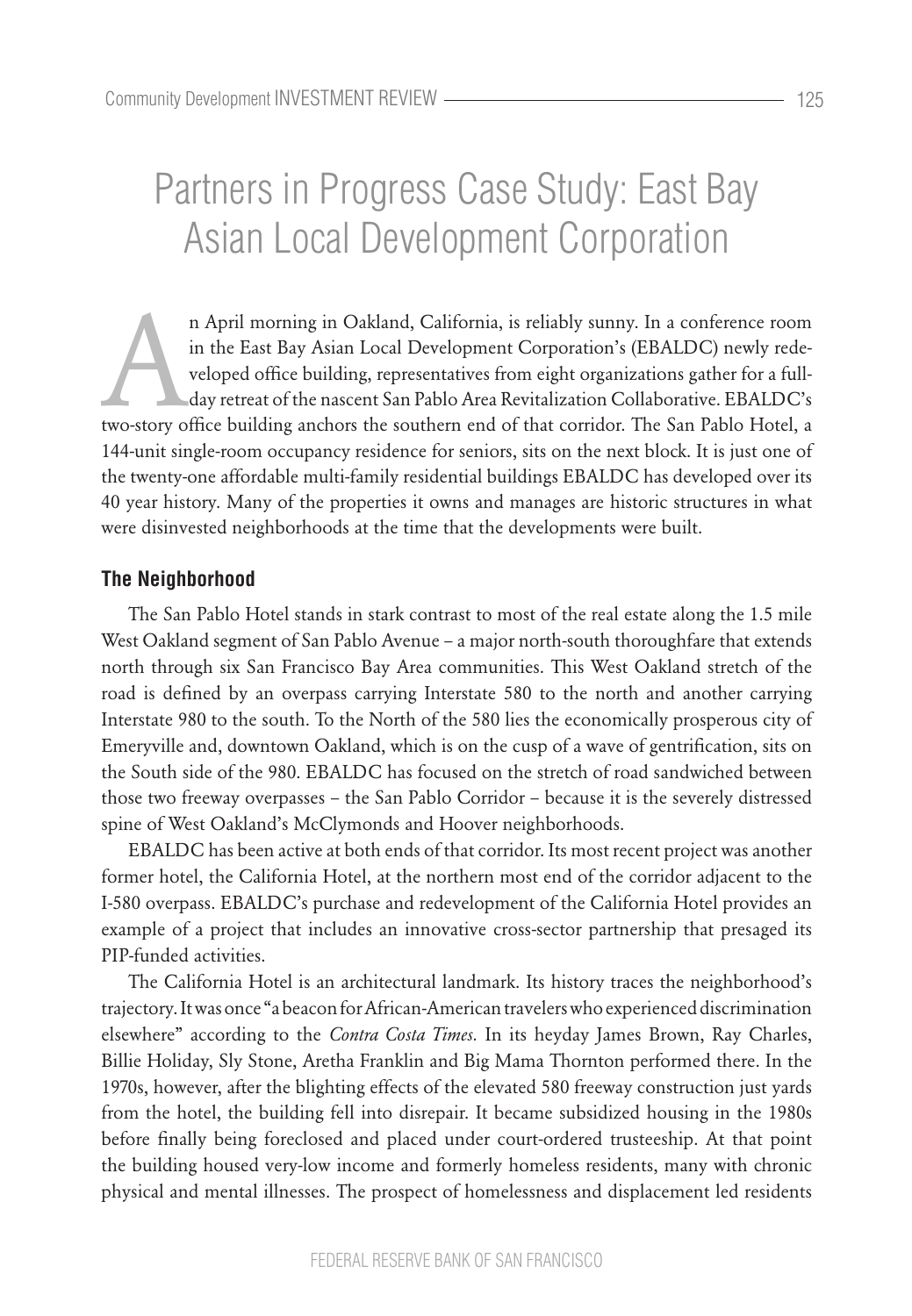to organize and institutions to mobilize to save the building and its tenants.

EBALDC raised \$43 million in financing to completely rehabilitate the building, creating 137 units of mostly studio apartments, thirty-four of which are set-aside for people with special needs. To operate successfully, EBALDC recognized the need for supportive services. Before proceeding with the project, EBALDC partnered with Alameda County Behavioral Health Services (ACBHS) and LifeLong Medical Care, a community-based Federally Qualified Health Center with sites throughout the East Bay, to provide on-site support services to residents. Through innovative financing, EBALDC and its partners fashioned a mechanism to supplement the resources that ACBHS and LifeLong Medical Care had to provide services on site. EBALDC also worked with a food justice organization, People's Grocery, to support a community garden that it had started on the site.

EBALDC also realized a change in strategy was necessary. Like many other community developers, EBALDC reflected on decades successfully developing affordable homes for 4,000 low-income people and, despite their expanding portfolio of resident services and other programs to improve the quality of life in distressed East Bay neighborhoods, these communities remained centers of concentrated poverty. The persistence of neighborhood poverty demanded more comprehensive strategies.

# **The Social Determinants of Health Framework**

As EBALDC was considering the need for change, the media ran stories linking the geographic concentration of chronic health problems to economic inequality, social conditions and other larger social forces. This "social determinants of health" framework is evident in "Shortened Lives": a remarkable five-part series of in-depth reports published in 2010 in the *Oakland Tribune* based on Alameda County Public Health Department research. The first installment compared two middle-aged Alameda county residents: one living on a tree-lined street in ZIP code 94597, where life expectancy is 87.4 years – well above the 78.4 average for California men – and the other living in West Oakland's 94603 ZIP code. Life expectancy in West Oakland plunges to 71.2 years. The county's data corroborates a significant body of research showing that where you grow-up and live has an overwhelming effect on your health and life expectancy. The poverty, crime, lack of services, and other characteristics of chronically distressed low-income neighborhoods like West Oakland's 94603, contribute to a range of chronic health problems and shortened lives.

Having developed deep roots and relationships in these neighborhoods over many decades, EBALDC was primed for the social determinants of health framework. The organization embraced this comprehensive neighborhood health perspective and, in the process, transformed its approach to community development. The phrase "social determinants of health" appears in EBALDC's successful 2011 grant proposal to nurture an age-friendly community along San Pablo Avenue. The evolution was completed with the organization's strategic plan for 2013-2016: Health Begins in the Neighborhoods Where We Live, Learn,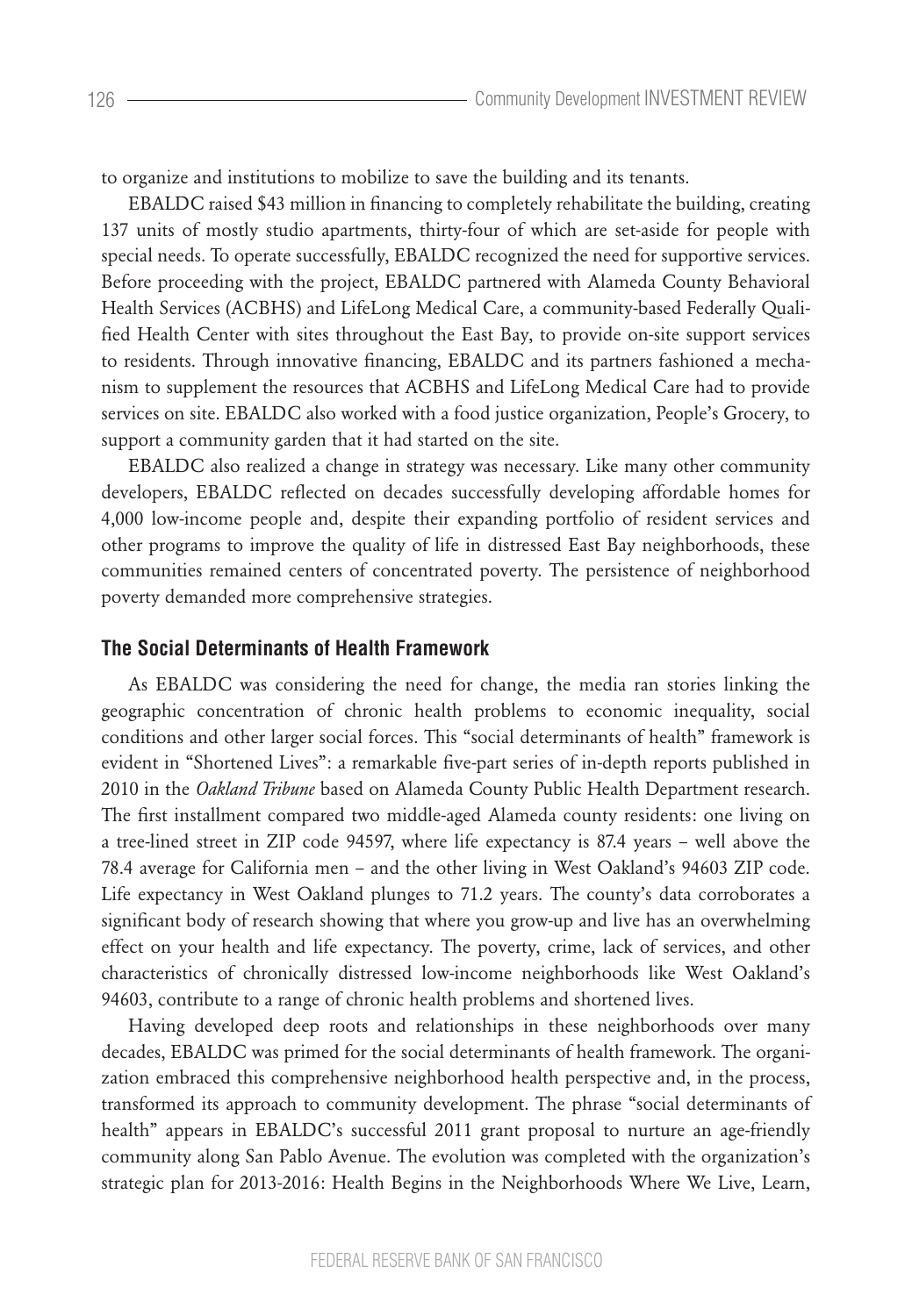#### Work and Play. The document makes it explicit:

*…We have woven years of experience, programs and projects into a comprehensive "Healthy Neighborhoods" approach, organized around the interconnected social, environmental and economic factors that determine the length and quality of an individual's life. We are shifting our focus from individual properties and programs to comprehensive solutions that improve the health and wealth of neighborhoods…*

## **Building the Collaborative**

In November, 2013, EBALDC was awarded a grant from the Partners in Progress (PIP) initiative, a national program funded by the Citi Foundation and managed by LIIF. These grants were made to organizations that LIIF and the Federal Reserve Bank of San Francisco described as community development "quarterbacks" in their book of essays, Investing in What Works for America's Communities. The PIP grant provided the wherewithal to pull EBALDC's new strategic vision from the printed page and to embark on the time-consuming process of building the cross-sector, cross-silo collaborative in the San Pablo Avenue Corridor.

During the months preceding this April retreat, EBALDC's executive director, Joshua Simon, and chief operating officer, Charise Fong, worked to build interest in the San Pablo Area Revitalization Collaborative. They met individually with various organizations and agencies serving the neighborhood to explore their interest in developing a collaborative neighborhood improvement strategy. A few of these meetings were with established partners, like LifeLong Medical Care. But many were casual organizational acquaintances. Among the organizations which made preliminary commitments to the effort and attended the retreat were:

- · LifeLong Medical Care;
- · Saint Mary's Center, a faith-based organization that serves homeless seniors and runs a preschool at its building on San Pablo;
- · People's Grocery, a spirited organization working to improve equity and access in the food system, including operating a community garden on the California Hotel property and programming for its residents;
- · Alameda County Public Health Department, which conducted the health disparities research reported by the *Oakland Tribune*;
- · East Bay Housing Organization, which conducts grassroots campaigns to expand the supply of affordable housing;
- · City of Oakland's planning department, which had recently prepared the West Oakland Specific Plan outlining the city's vision for redeveloping vacant land in the neighborhood; and
- · The Federal Reserve Bank of San Francisco, which has been a national convener and thought leader on how community development and health fields can work together.

In subsequent months two residents of the neighborhood and another community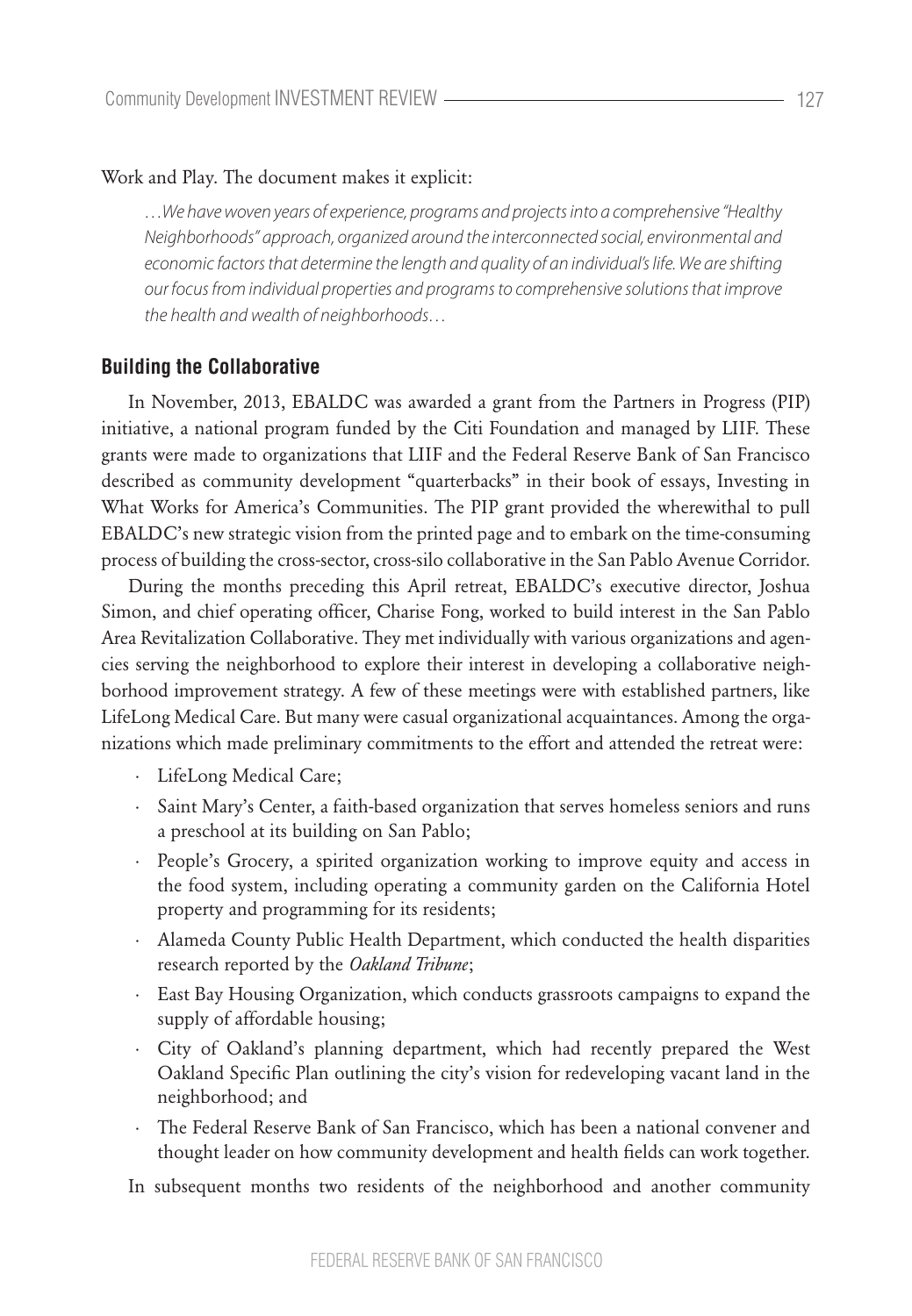based organization, Healthy Communities, joined the collaborative. Each partner shared the primary statistical data sources they use to inform their work. Through this process, Lifelong Medical Care introduced EBALDC to Sutter Health, a nonprofit healthcare network that operates the nearby Alta Bates Summit Medical Center, which serves many residents of West Oakland. "We are really impressed with the work and the methods EBALDC is using," according to Mindy Landmark, Sutter's regional lead for community benefits. "They are thoughtful, open to learn and to feedback." In December Sutter joined on as a partner and sent a \$25,000 check, its "initial community benefits contribution." Additionally it offered support to access Sutter's data and evaluation resources.

The Partners in Progress (PIP) grant also enabled EBALDC to add a critical new role for its healthy neighborhoods approach. EBALDC hired Romi Hall as its Healthy Neighborhoods Manager to coordinate its San Pablo Area Revitalization Collaborative work. As the participants filtered into the April retreat, they found the conference room lined with "heat maps" displaying the education, crime, business investment, transportation, and other indicators of community well-being in West Oakland compared with the city as a whole. Handwritten signs under each map highlighted one or more of the disparities: 15 percent unemployment in West Oakland compared to 7 percent; five times more likely to be locked up as a youth for overwhelmingly nonviolent offenses, etc. EBALDC created the maps for two reasons: It wanted to provide a compelling illustration of the social determinants of health framework, and, from the outset, it wanted to nurture a culture that values data as a programmatic driver. Seeing all of the data together in one room painted a more complete view of the neighborhood stressors and assets.

# **The Quarterback Role**

The process of assembling its team of partner organizations and planning the retreat surfaced some of the organizational challenges inherent to serving as a community development quarterback. Charise Fong, EBALDC's COO, reflected on the delicate inter-organizational dynamics:

*One of the things we initially struggled with was to define what the quarterback role actually consists of. There are lots of roles in exercising leadership. Some partners told us, "We are glad you want to take this on." But it is a tricky dynamic in leading and facilitating a collaborative, which is one of the reasons we brought on a consultant as a neutral*  facilitator. We are still the convening organization. So we have been very aware about *stepping carefully around those roles. We hold the backbone role now, but other groups may play that role in the future. What matters to us is that the work gets done and the outcomes are being achieved.*

An influential series of articles published in the Stanford Social Innovation Review on "collective impact" describes a "backbone" organization as one of the five conditions for successful cross-sector partnerships. The backbone supplies much of the management,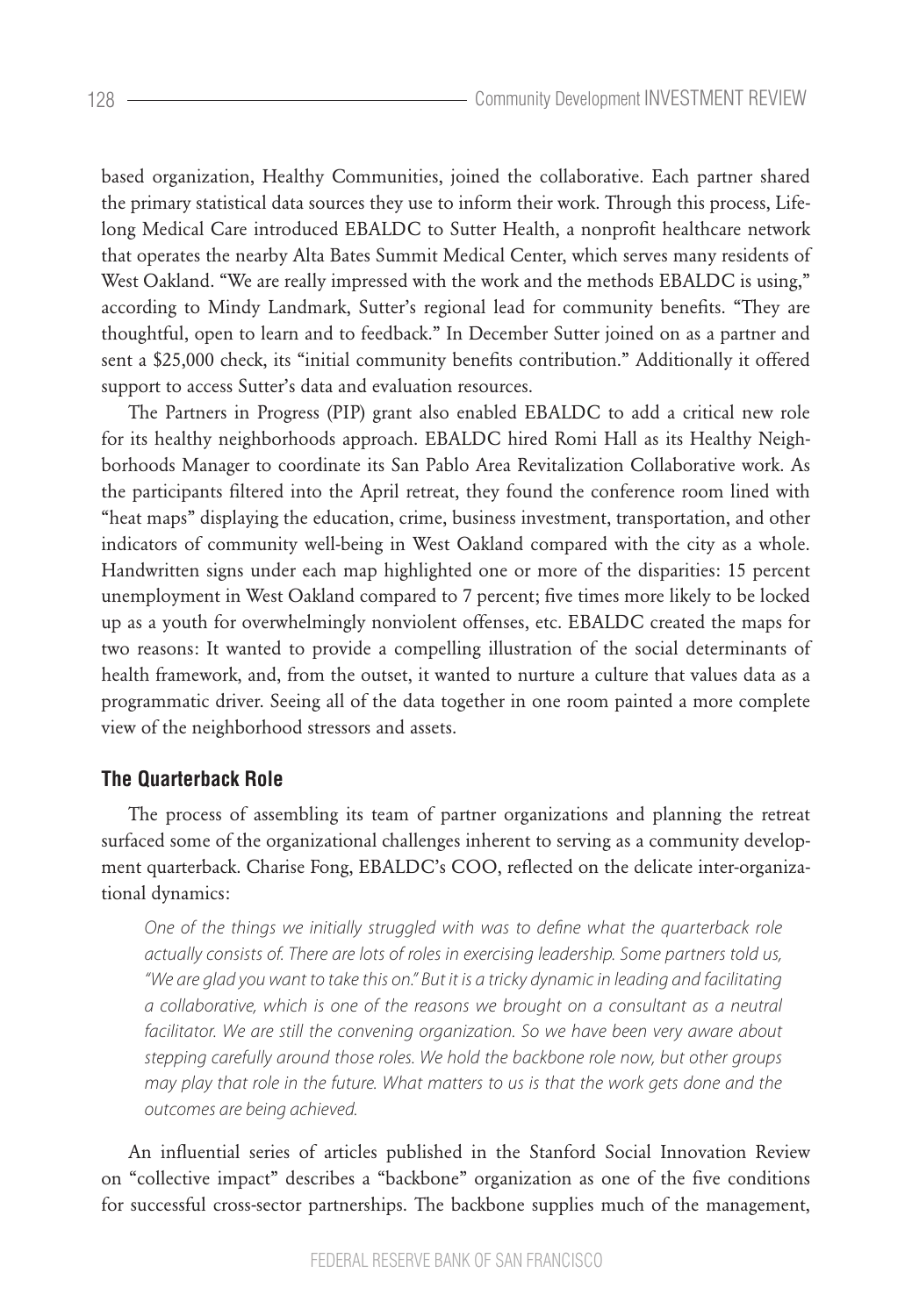facilitation, coordination and data collection and analysis required to adequately support these partnerships. The articles depict the backbone as the back office or infrastructure collaborators needed to operate smoothly, share data and coordinate activities. Fong recognized how different EBALDC's role was at this formative mobilization stage. The kind of leadership competencies EBALDC was drawing upon to assemble partners and forge a shared agenda at the beginning of the project may not be the ones the San Pablo Area Revitalization Collaborative will need in the future.

In its capacity as the quarterback EBALDC sensed the delicate inter-organizational dynamics at play among a group of such diverse organizations and institutions that have never before tried to achieve the envisioned level of integration: The neutrality essential to effective facilitation of retreat and other partnership meetings potentially conflicted with EBALDC's organizational self-interests as a participating partner. So, at the recommendation of a colleague at the Federal Reserve Bank of San Francisco, EBALDC hired Marian Urquilla as a consultant and facilitator. Urquilla directed a family support collaborative in Washington, DC for 12 years and had most recently finished a four year stint as director of program strategies for Living Cities, helping to oversee its Integration Initiative, which supported an early cohort of cross-sector community development collaboratives. Thus, in addition to her skilled group facilitation at the April retreat and subsequent meetings and retreats, Urquilla had the experiential wisdom necessary to guide the retreat participants through the process and address any content ambiguities that accompany early collaborative meetings. She also served as a coach as EBALDC navigated the unfamiliar terrain of serving as quarterback to a broad and aligned collaborative.

## **Use of Retreats To Build Alignment**

The retreat involved both a focus on the human alchemy of building and strengthening personal relationships among organizational staff unfamiliar with each other and also a focus on a structured process of building agreements about how to work collectively and how to construct a shared and holistic strategy out of the chaotic conditions depicted in the heat maps arrayed around them. The participants agreed to constitute themselves as the steering committee with the expectation that other organizations would be identified in the future and gradually added to the collaboration. They agreed to meet monthly. And they grappled with an issue that was not on the formal agenda: How to engage residents in the planning? They observed that West Oakland residents had grown cynical about a succession of ambitious initiatives that later achieved little if anything. This history, the legacy of racism and disinvestment in the neighborhood and the increasing threat of gentrification and displacement made it imperative that residents be partners in the development of the collaborative's action plan. It was less clear how to achieve this. Who could speak for the neighborhood? How would they prevent resident participation from disintegrating into factional disagreements? Was it fair for those seated around the table to be paid for their participation while residents were unlikely to be?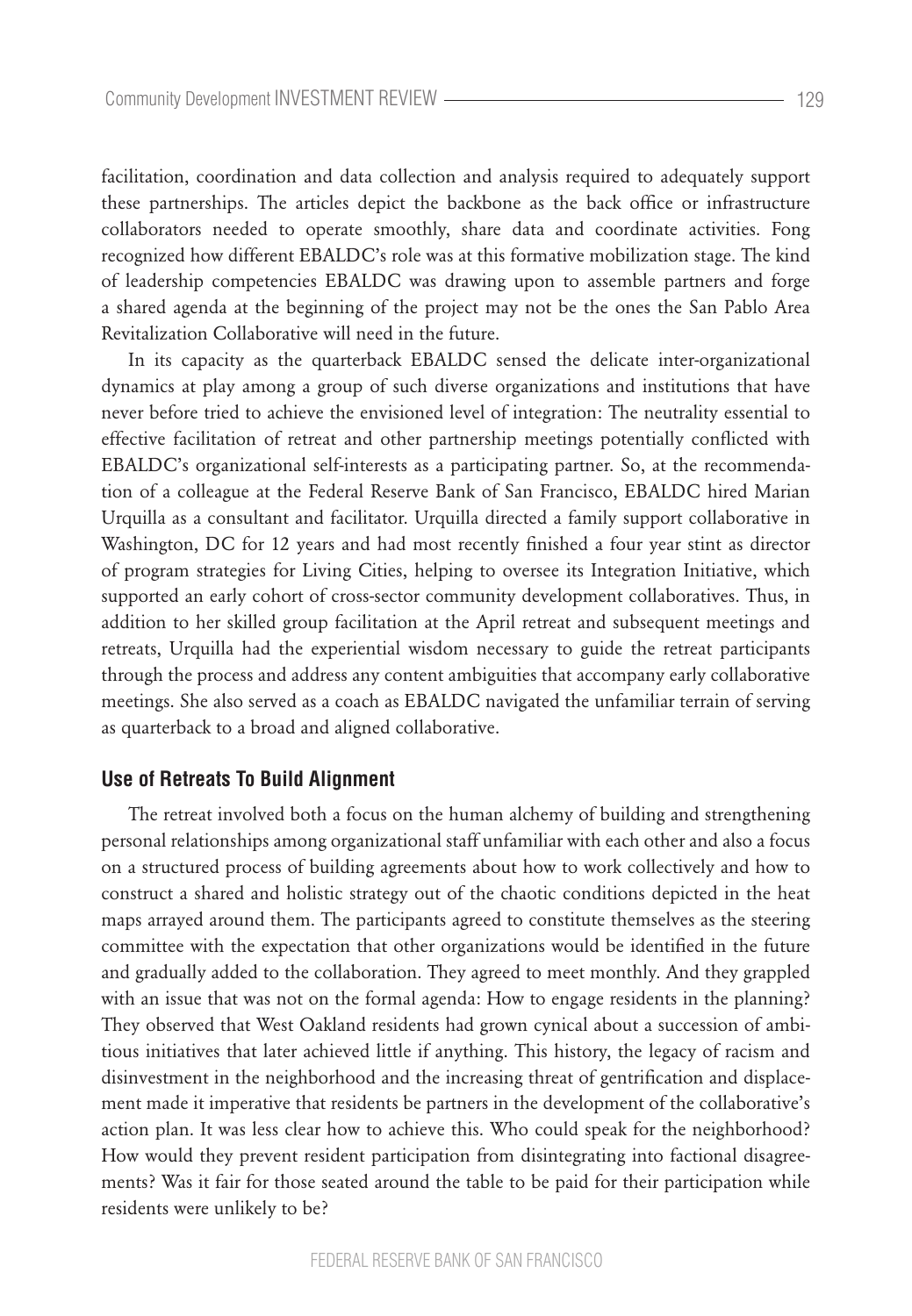They agreed to add four residents to the steering committee; two now and two more over time. They formed an ad hoc committee to propose a process for identifying, recruiting, orienting and supporting resident members of the steering committee. Acting on that committee's advice, at a subsequent meeting they agreed to pay residents \$17 an hour, the living wage rate for Alameda County, for their preparation and participation in meetings and to cover any related child care and transportation expenses they might incur. By September, when the San Pablo Area Revitalization Collaborative held its second all-day retreat, two residents had been selected and were in attendance.

During the second half of the April retreat Tejal Shah, another member of EBALDC's staff, led an exercise exploring the social determinants of health framework. Participants settled on four key determinants: affordable housing, public safety, economic development and health and wellness. These struck the participants as the most salient issues for the neighborhood based on a review of neighborhood data and initial input from longtime residents during a senior summit meeting in 2013. During subsequent meetings and the September retreat the collaborative fleshed out a theory of change. They called it the San Pablo Area Revitalization Collaborative Health Resiliency Model. Their embrace of "resiliency" reflects the partners' growing sense of the larger economic and political forces continuously buffeting the neighborhood and the health and wellbeing of its residents. Successful community development builds a neighborhood's internal capacity to cope with on-going change and adversity.

A few weeks after the retreat, EBALDC began the process of engaging residents. At a community event they set up a photo booth. Residents gathered around the booth and completed surveys while EBALDC staff took pictures of them holding signs on which they had written their hopes and dreams for the community. Reflecting back on the day, Romi Hall said:

*Let me just say, it was a hit! We met a lot of people that day. Sixty-six folks completed surveys. More than 300 pictures were taken and the community members really appreciated the simple questionnaire, asking them about their hopes and dreams, and getting a free picture. I'd actually like to build out this strategy next year and host a photo booth at other community events. It was such a win!*

*Most gratifying, the surveys echoed the four priorities that emerged from the April retreat – health and wellness, safety and community, housing affordability, and jobs and income. During the next five months, working groups met to explore these four priorities.*  The working groups reported back to the steering committee at SPC Collaborative's *second all-day retreat. At the end of the day Urquilla, the facilitator, assigned one of the priorities to each corner of the room. She asked the participants to physically move to the corner he or she believed the collaborative would be most able to impact. With the exception of three people, everyone found themselves in the health and wellness corner. The exercise provided a surprisingly clear dramatization of how partners' thinking had* 

 $130 -$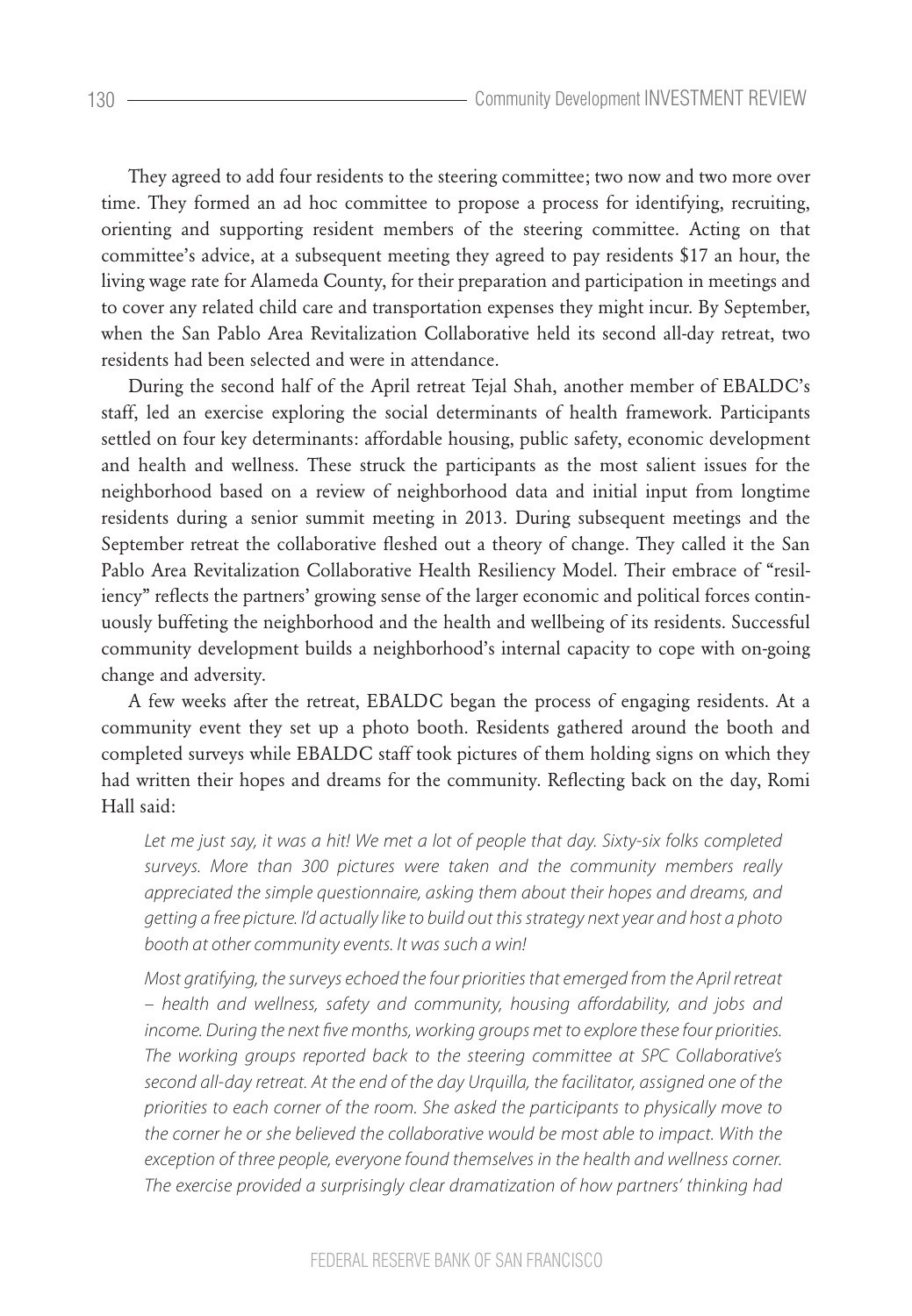*coalesced around a shared neighborhood health framework. The partners left the retreat resolved to treat health and wellness as the leading edge of their collective work.*

*As noted in the summary of their plans, the Steering Committee has adopted core strategies for 2015-2017 that integrate the collaborative's efforts across silos. Like the partnership between EBALDC and Lifelong at the California Hotel, these strategies bring together collaborative members in innovative ways that leverage the strengths and resources of each for better outcomes. For example, research has shown that combining affordable housing plus on-site health services can help to improve the quality of life and reduce public sector health costs, particularly for populations that are in poor health and are homeless. The partners are now engaged in discovering and implementing similar strategies across their silos.*

*This outcome also demonstrates the role a quarterback organization can play when it has the time and resources to support the partnership formation process. Monthly meetings and check-ins have enabled partner organizations to build the trust, organizational commitment and momentum to implement the core strategies described in SPC's resiliency model represent proof that the quarterback approach works. Equally important EBALDC has been changed by the process. Its community development approach reflects its own transition from a primary focus on real estate to serving as the quarterback for a multidisciplinary people- and place-based agenda where progress is measured by the collaborative's ability to reduce the neighborhood stressors which result in health disparities.*

EBALDC's experience highlights some of the initial insights about the community quarterback's role and the process of building a cross-sector, cross-silo collaborative:

#### *Building commitment and trust*

For collaboratives to be effective in integrating people- and place-base strategies, they need to bring together organizations that often have little or no experience with each other. The process of building trust and commitment takes time and face-to-face engagement. This includes both initial one-on-one meetings and group retreats, in this case led by a neutral and seasoned facilitator.

#### *Quarterback vs. backbone*

The literature on collective impact describes the backbone organization as essential infrastructure for the collaborative. But the QB's role in building the collaborative highlights a qualitatively different role. A QB needs to be entrepreneurial and proactive in identifying potential partners, establishing trust, building commitment, and forging a shared agreement on the key focus for the collaborative's work. This goes well beyond the backbone's function as the infrastructure and logistics to support the collaborative's coordination, decisionmaking, implementation and reporting.